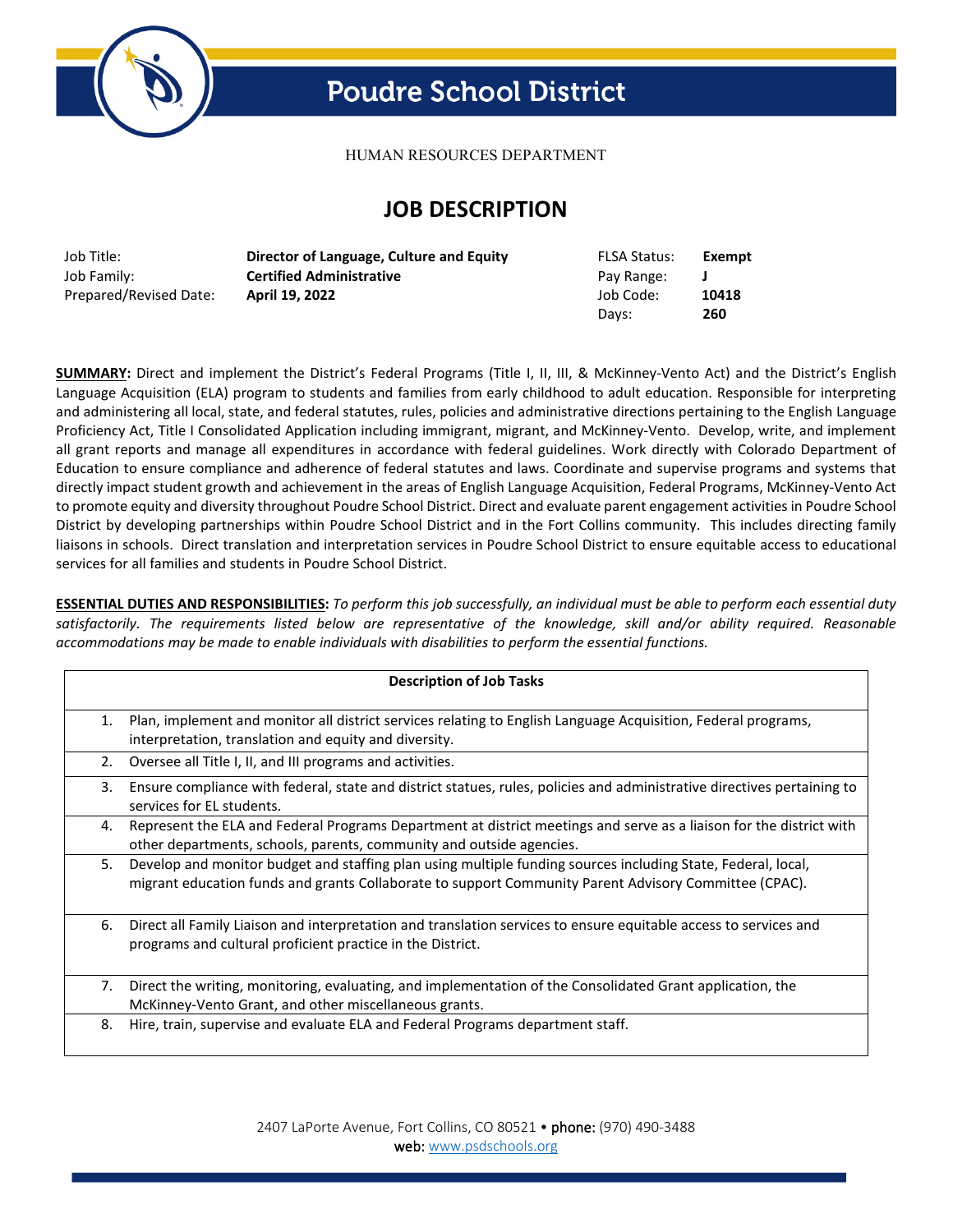

|    | <b>Description of Job Tasks</b>                                                                                                                                                                                                                                                                                 |
|----|-----------------------------------------------------------------------------------------------------------------------------------------------------------------------------------------------------------------------------------------------------------------------------------------------------------------|
| 9. | Collaborate with district staff to continue professional development for principals and teachers to strengthen<br>implementation of Colorado English Language Proficiency (CELP) and Colorado Academic Standards (CAS) Oversee<br>the Newcomer Center programs at Poudre High School and Lincoln Middle School. |
|    | 10. Write Title II, Title III, and Title I plans as part of the annual Consolidated Application Grant.                                                                                                                                                                                                          |
|    | 11. Set staffing levels for school language instructional education programs for the purpose of providing services with<br>fiscal efficiency and federal compliance.                                                                                                                                            |
|    | 12. Assume responsibility for the collection of data and preparation of reports as directed by local, state, and federal<br>agencies.                                                                                                                                                                           |
|    | 13. Coordinate program evaluation and analysis of data for use in the planning and improvement of English Language<br>Acquisition and Federal programs.                                                                                                                                                         |
|    | 14. Maintain a high level of knowledge regarding developing language, culture, and equity practices, changes in the<br>laws and case law, and educational methods of educating linguistically diverse students.                                                                                                 |
|    | 15. Provide direction to state policies that impact teacher quality and professional development.                                                                                                                                                                                                               |
|    | 16. Perform other duties as assigned.                                                                                                                                                                                                                                                                           |
|    |                                                                                                                                                                                                                                                                                                                 |

## **EDUCATION AND RELATED WORK EXPERIENCE:**

- Master's Degree in Language Acquisition/Instruction, English as a Second Language or related field required.
- Five years of administrative leadership experience required.
- Five years of teaching and program evaluation.
- Experience directing Federal programs and English Language Acquisition services strongly preferred.
- Equivalent combination of education and experience acceptable.

#### **LICENSES, REGISTRATIONS or CERTIFICATIONS:**

- Criminal background check required for hire.
- Colorado Principal or Administrator's License.
- Valid Colorado driver's license.

#### **TECHNICAL SKILLS, KNOWLEDGE & ABILITIES:**

- Knowledge of language acquisition and the teaching of EL students, curriculum and staff development strategies.
- Advanced knowledge of instructional practices in specific content areas, supervision practices, program administration, data analysis, school improvement and integrating computers into instruction.
- Ability to communicate, interact and work effectively and cooperatively with all people including those from diverse ethic and educational backgrounds.
- Knowledge of Elementary and Secondary Education Act (ESEA) federal regulations/mandates.
- Ability to show respect and sensitivity to individual needs/concerns.
- Excellent oral and written communication skills.
- Interpersonal relations skills.
- Ability to frequently travel among district facility locations.
- Critical thinking and problem-solving skills.
- Ability to maintain confidentiality in all aspects of the job.
- Ability to manage multiple priorities.
- Ability to manage a budget with tight fiscal state and federal guidelines Ability to participate and work in a team environment.
- Ability to be a part of/work with a team.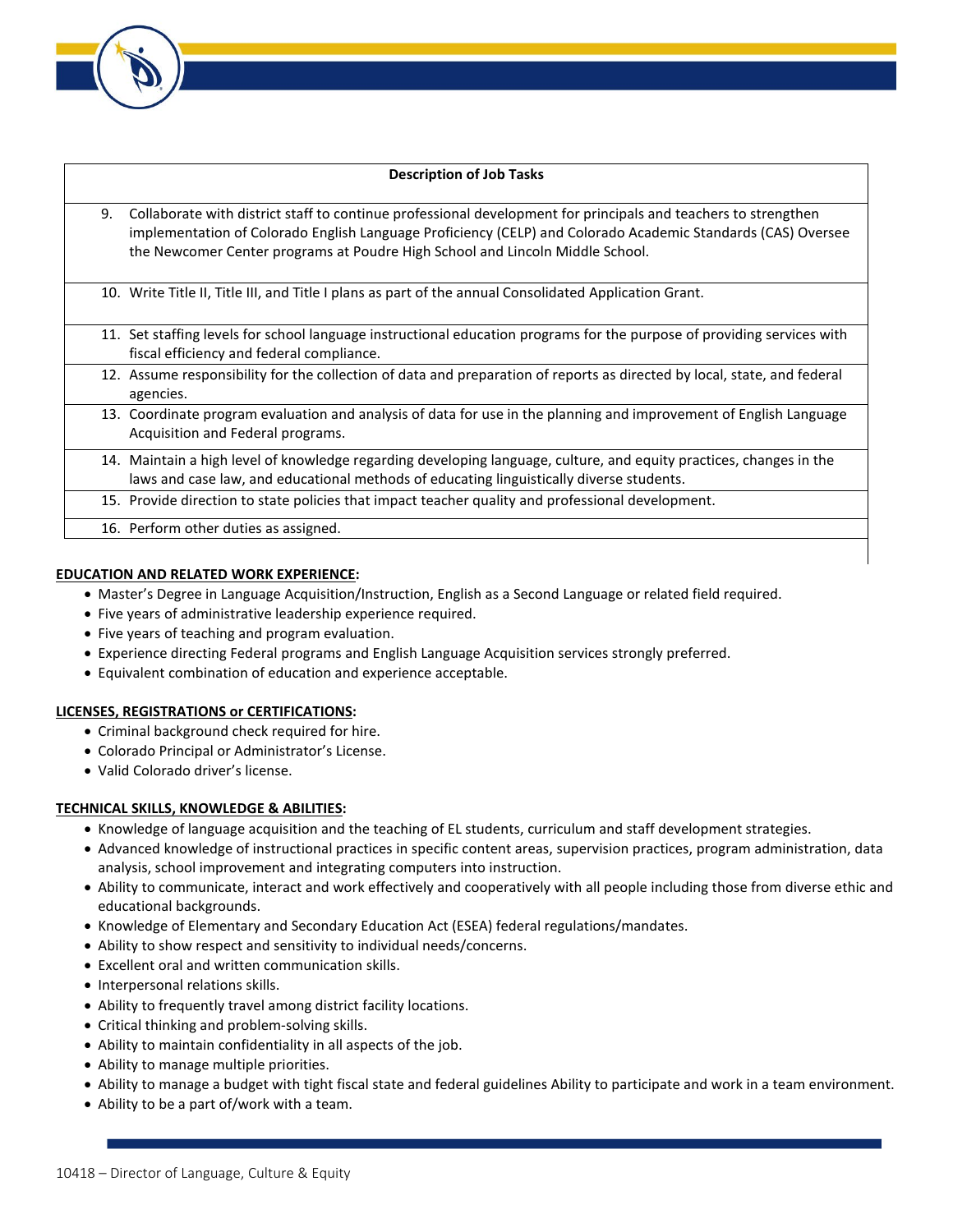

- Ability to maintain honesty and integrity in all aspects of the job.
- Ability and willingness to adhere to attendance requirements, including regular and punctual employee presence
- Ability to promote and follow Board of Education policies, Superintendent policies and building and department procedures.
- Ability to recognize the importance of safety in the workplace, follow safety rules, practice safe work habits, utilize appropriate safety equipment and report unsafe conditions to the appropriate administrator.

### **MATERIALS AND EQUIPMENT OPERATING KNOWLEDGE:**

- Personal computers and peripherals.
- Operating knowledge of and experience with Microsoft Word, Excel, PowerPoint, Outlook, and/or other department software packages.

# **REPORTING RELATIONSHIPS & DIRECTION/GUIDANCE:**

|                 | <b>POSITION TITLE</b>                              | # of EMPLOYEES |
|-----------------|----------------------------------------------------|----------------|
| Reports to:     | Chief Equity & Academic Officer                    |                |
|                 |                                                    |                |
| Direct reports: | Diversity, Equity & Inclusion Coordinator          |                |
|                 | <b>ELD Coordinator</b>                             |                |
|                 | Family, School & Community Partnership Coordinator |                |
|                 | Total 33 (licensed, and classified)                | 33             |

**PHYSICAL REQUIREMENTS & WORKING CONDITIONS:** *The physical demands, work environment factors and mental functions described below are representative of those that must be met by an employee to successfully perform the essential functions of this job. Reasonable accommodations may be made to enable individuals with disabilities to perform the essential functions.*

| <b>PHYSICAL ACTIVITIES:</b>         | <b>Amount of Time</b> |             |                |                 |
|-------------------------------------|-----------------------|-------------|----------------|-----------------|
|                                     | <b>None</b>           | Under $1/3$ | $1/3$ to $2/3$ | <b>Over 2/3</b> |
| Stand                               |                       |             | х              |                 |
| Walk                                |                       |             | X              |                 |
| Sit                                 |                       |             | X              |                 |
| Use hands to finger, handle or feed |                       |             |                | x               |
| Reach with hands and arms           |                       |             | X              |                 |
| Climb or balance                    |                       | Χ           |                |                 |
| Stoop, kneel, crouch, or crawl      |                       | x           |                |                 |
| Talk                                |                       |             |                | x               |
| Hear                                |                       |             |                | x               |
| Taste                               | X                     |             |                |                 |
| Smell                               | X                     |             |                |                 |

| <b>WEIGHT and FORCE DEMANDS:</b> | <b>Amount of Time</b> |             |                |                 |
|----------------------------------|-----------------------|-------------|----------------|-----------------|
|                                  | <b>None</b>           | Under $1/3$ | $1/3$ to $2/3$ | <b>Over 2/3</b> |
| Up to 10 pounds                  |                       |             |                |                 |
| Up to 25 pounds                  |                       |             |                |                 |
| Up to 50 pounds                  |                       |             |                |                 |
| Up to 100 pounds                 |                       |             |                |                 |
| More than 100 pounds             |                       |             |                |                 |

| <b>MENTAL FUNCTIONS:</b> | <b>Amount of Time</b> |           |                |                 |
|--------------------------|-----------------------|-----------|----------------|-----------------|
|                          | <b>None</b>           | Under 1/3 | $1/3$ to $2/3$ | <b>Over 2/3</b> |
| Compare                  |                       |           |                |                 |
| Analyze                  |                       |           |                |                 |